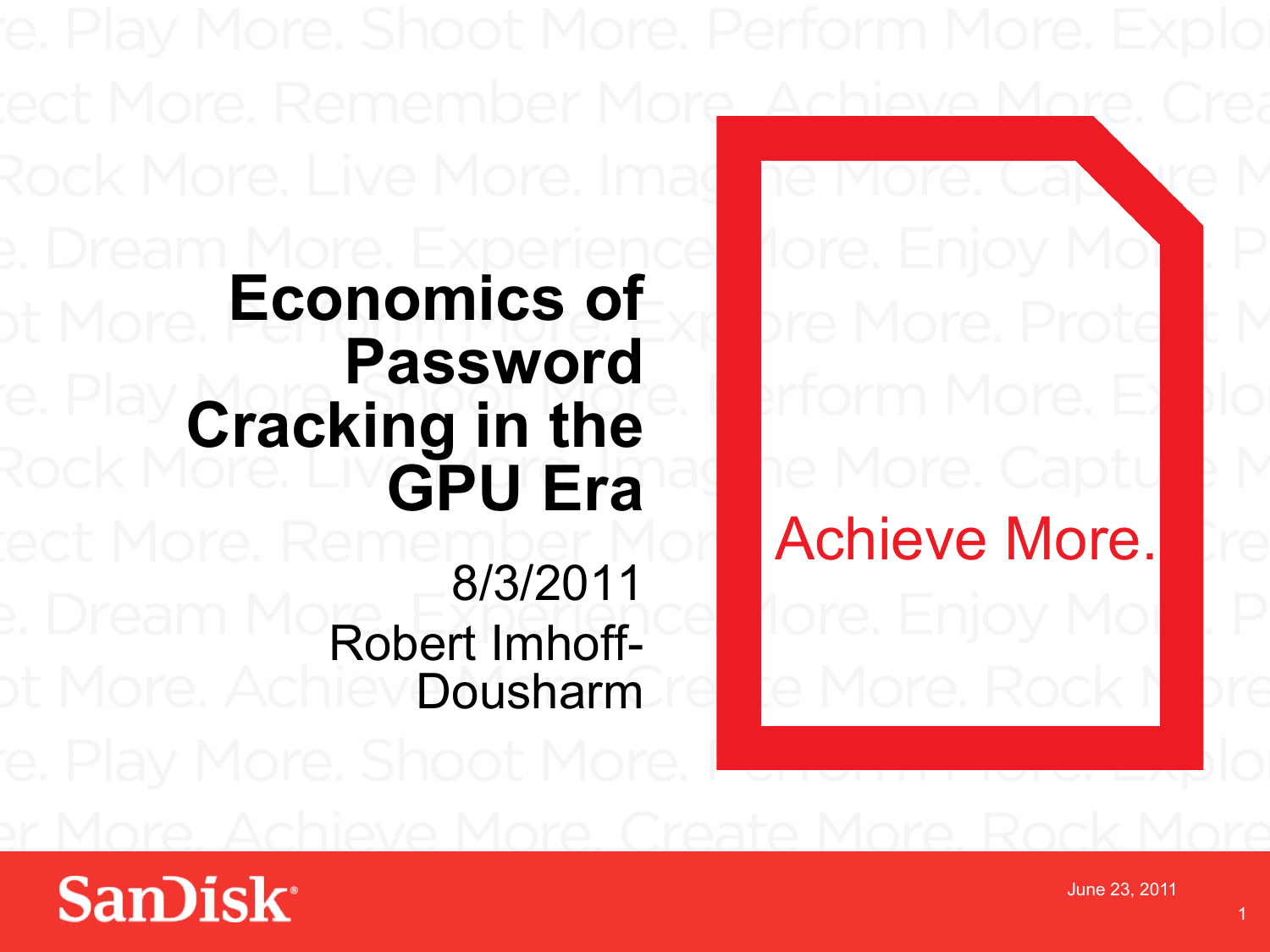# **Overview**

- **Introduction**
- ▶ GPU Cracking
- ▶ Economics
- Deployment Explained
- Lessons Learned
- ▶ Conclusion
- $\blacktriangleright$  Q/A

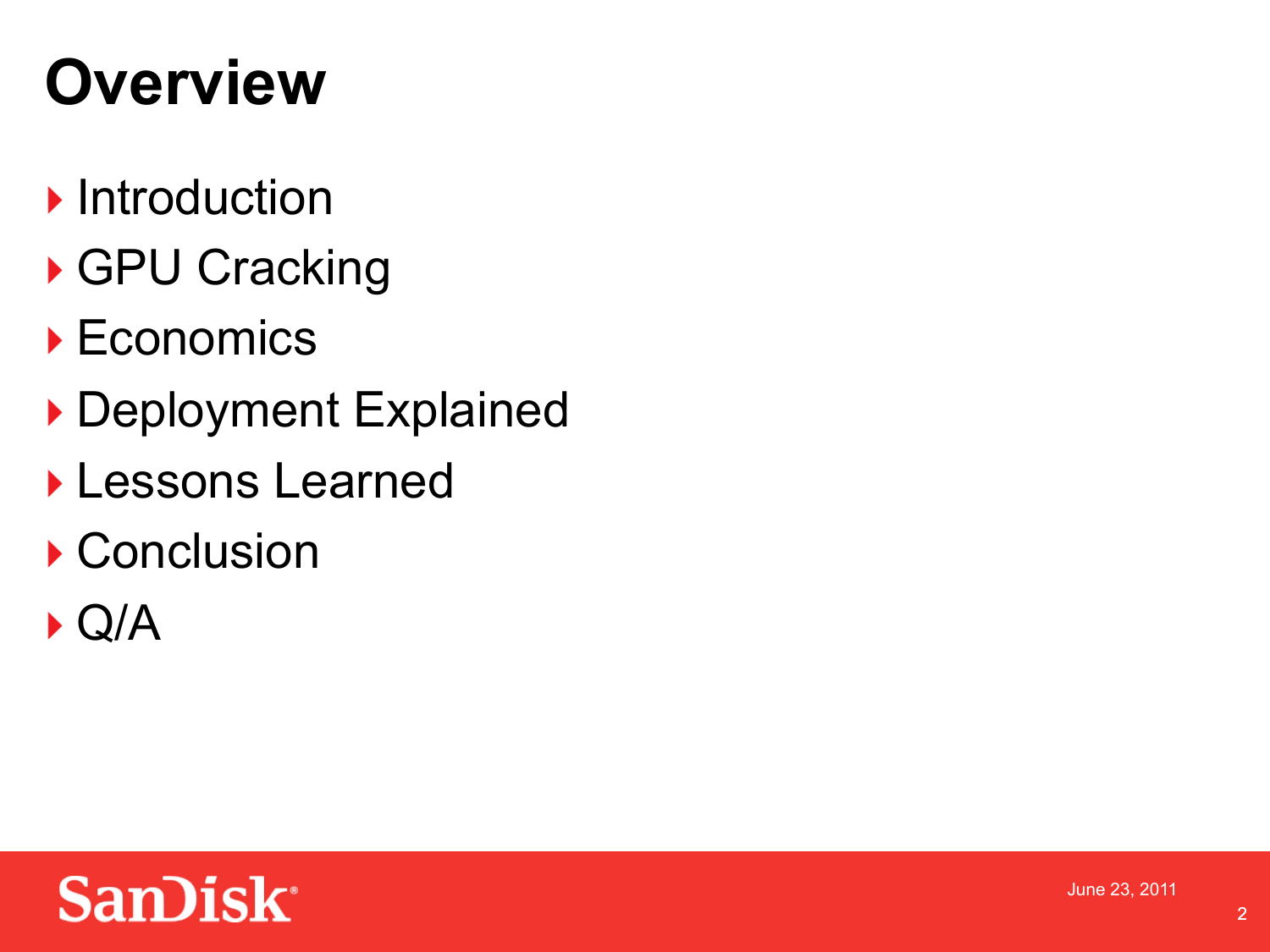# **Shameless Plugs…**

#### Atheros Communications

- **.** Initial research time and funds
- ▶ SanDisk Corporation
	- Continued time and funds
- ▶ People of earth
	- ! "Acting Human"
- ▶ Electricity
	- ! Provides the "path of least resistance"
- Vegas 2.0 dc949 CuckooNest

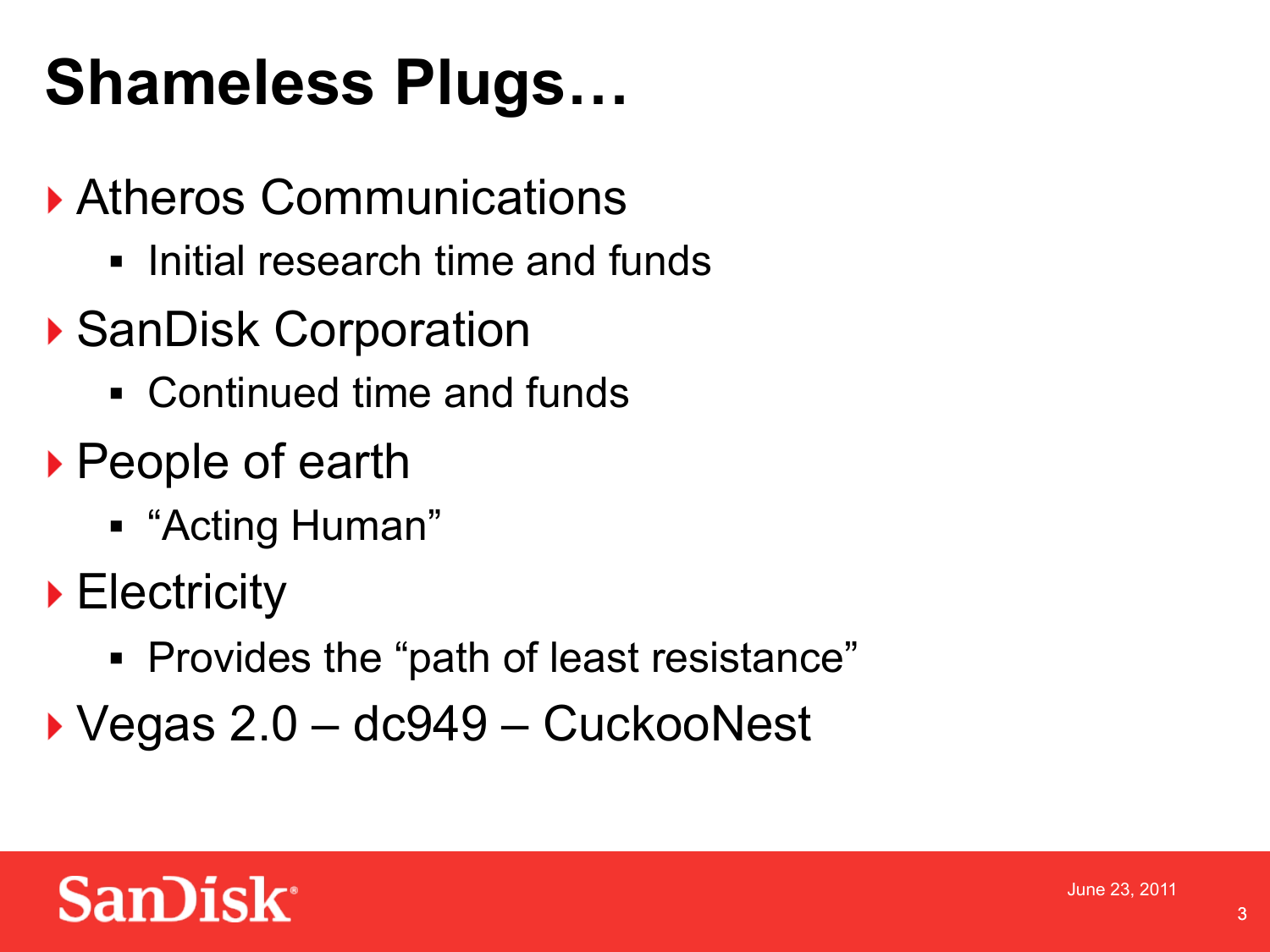# **About me…**

▶ Research and technical – IT Security

- ! 4 years Credit card security (see DEF CON 11-13)
- ! 3 years code IDPS research
- ! 2 years GPGPU password cracking
- ▶ Suit and Tie
	- ! 12 years working experience with IT Security
	- ! Developer Researcher SOC Analyst Response Tactical – Holistic
- ▶ Private Hack Space
	- ! We have tree's and servers to muse over

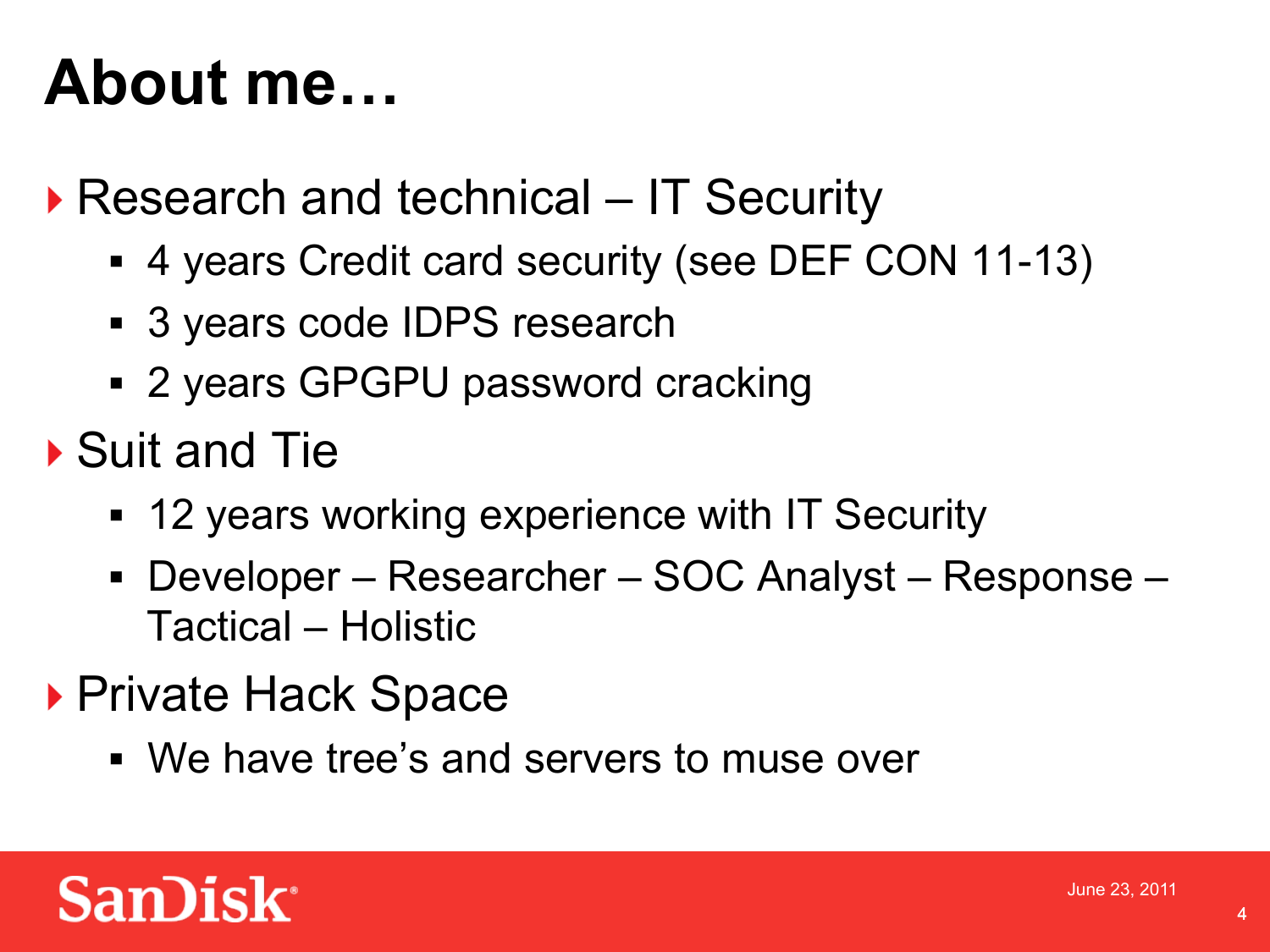

### **Overview: Introduction**

### **SanDisk®**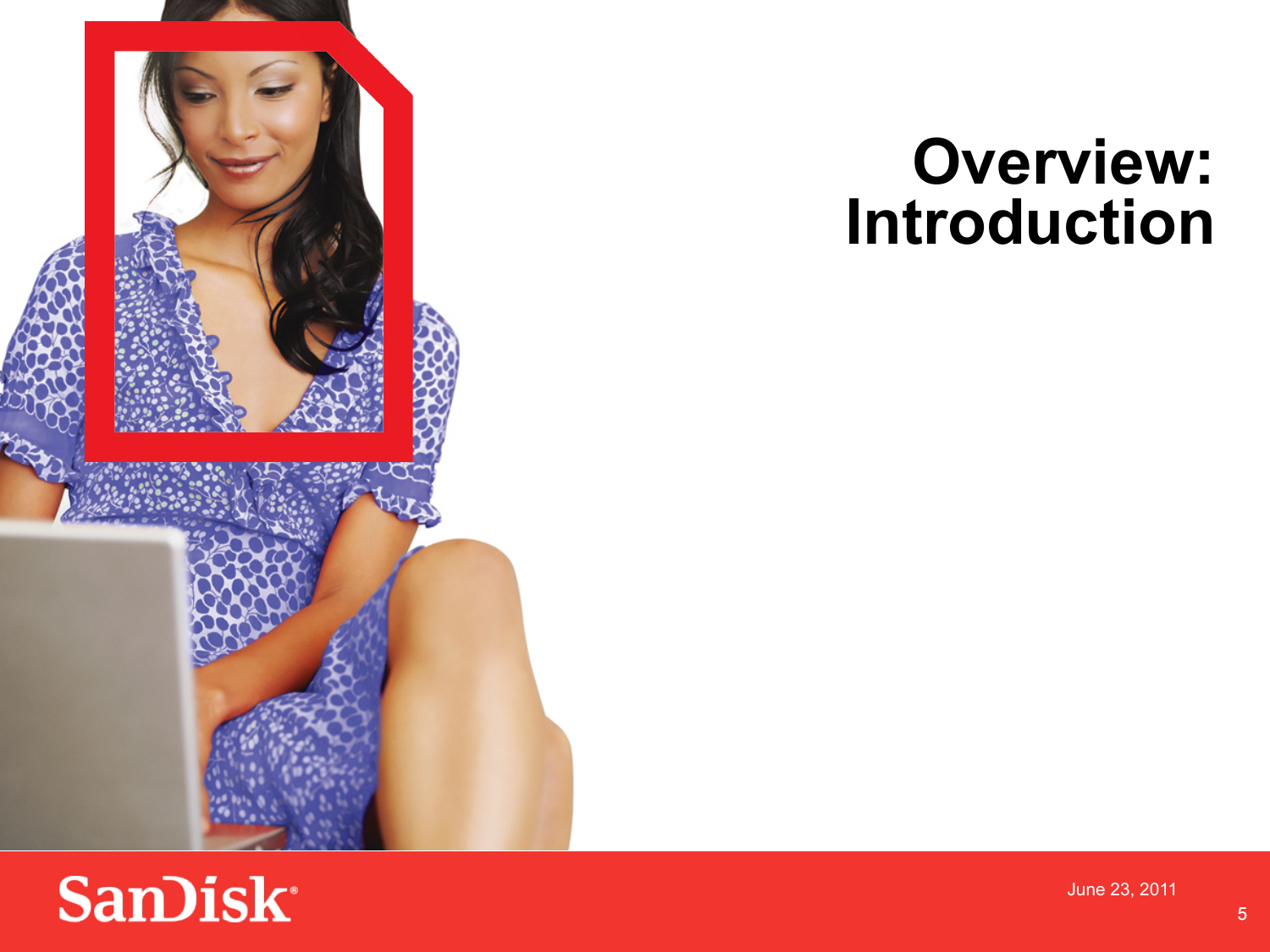# **Introduction**

#### ▶ What is General Computing?

- ! GPU vs SSE*x* vs. HPC
	- **.** CUDA and OpenCL (not GL)
- . What is the current state of GC and HPC?
	- ! Top500

#### ▶ Cloud Computing

- **Amazon AWC / EC2**
- **.** Nimbix
- Peer1 Hosting
- **Penguin Computing**

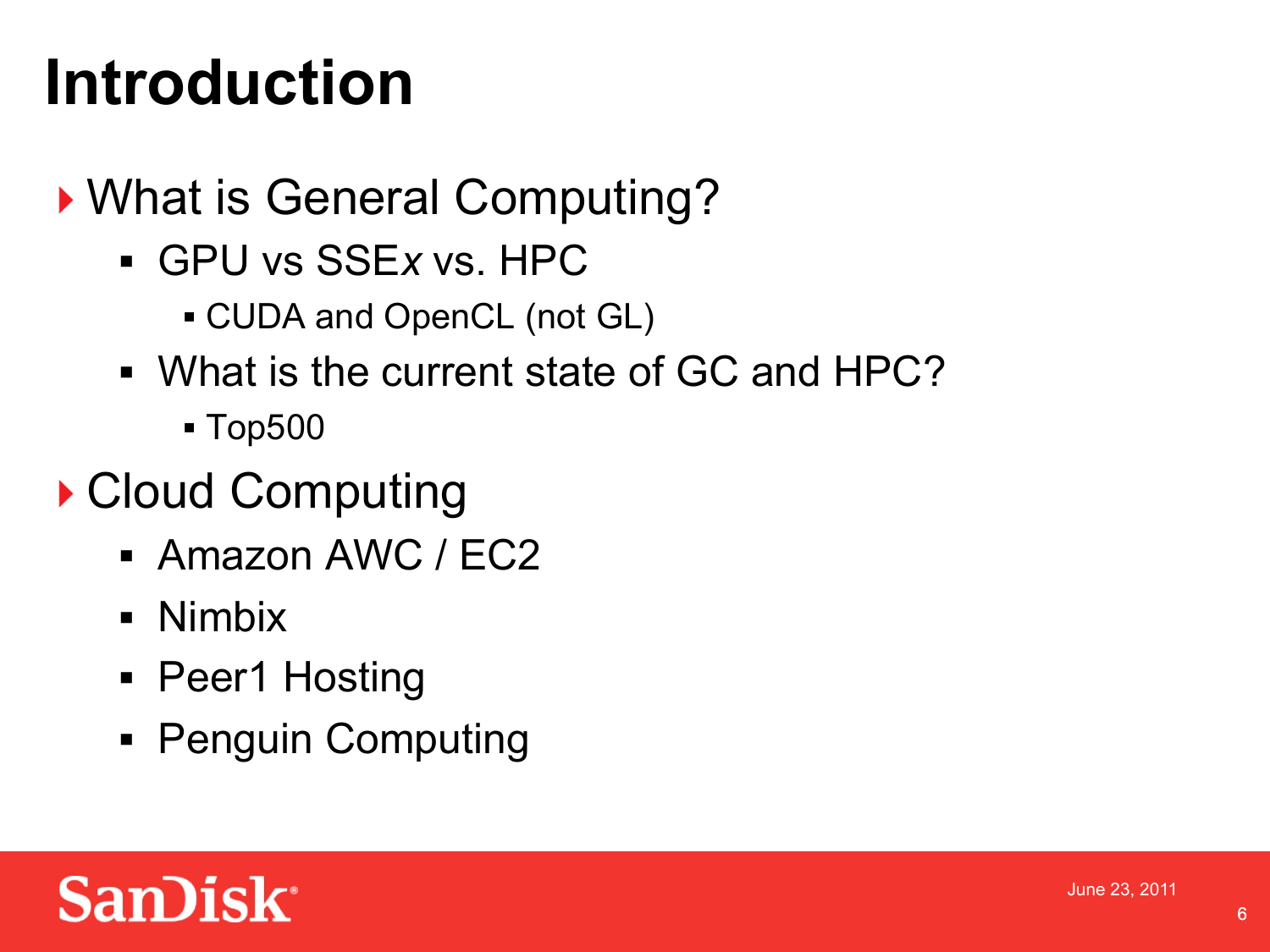# **Introduction**

#### Distributed Technologies

- **E** distributed.net
- ! Folding@home
- · SETI@home
- **BitCoin**

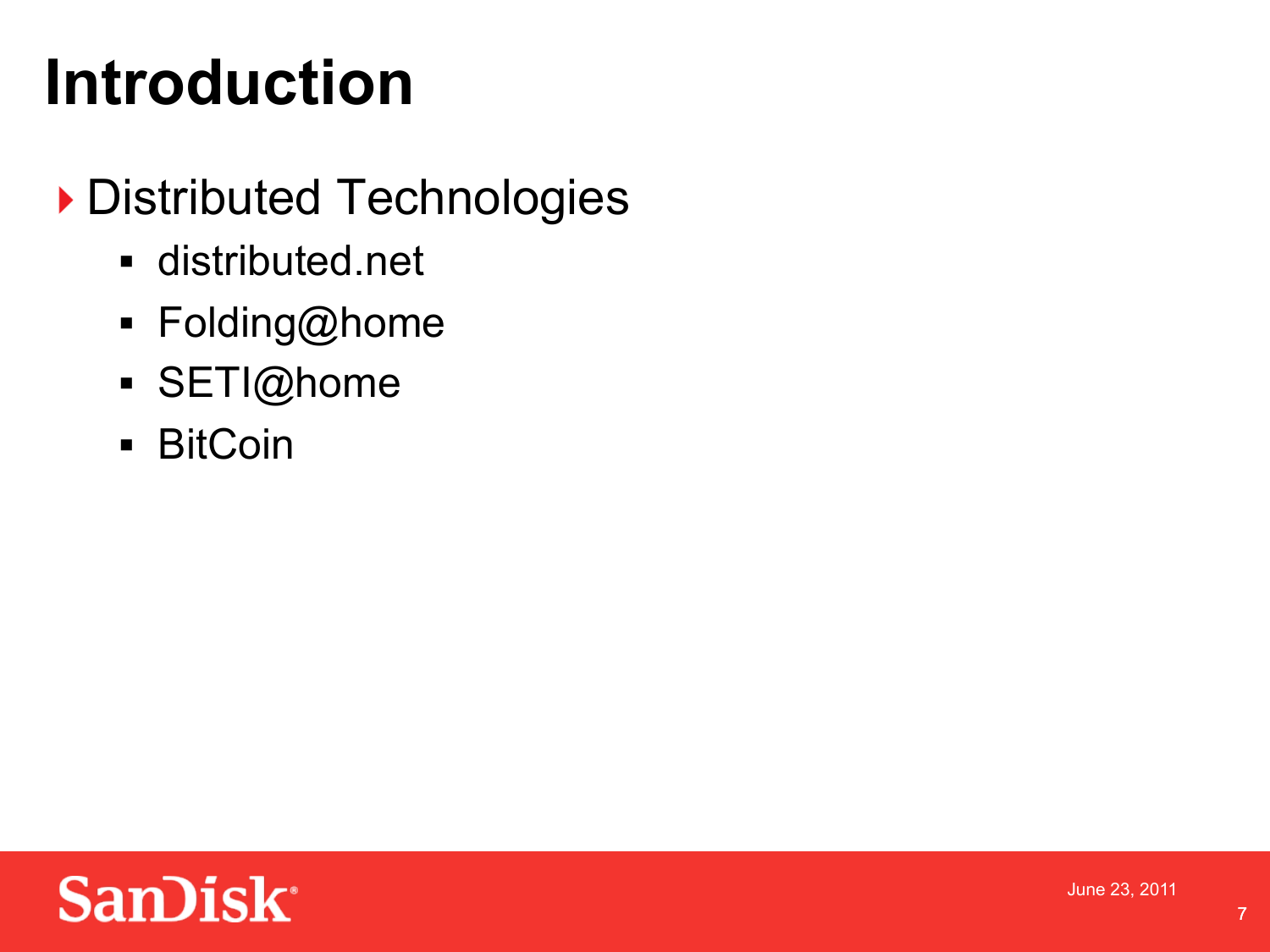

## **Overview: GPU Cracking**

### **SanDisk®**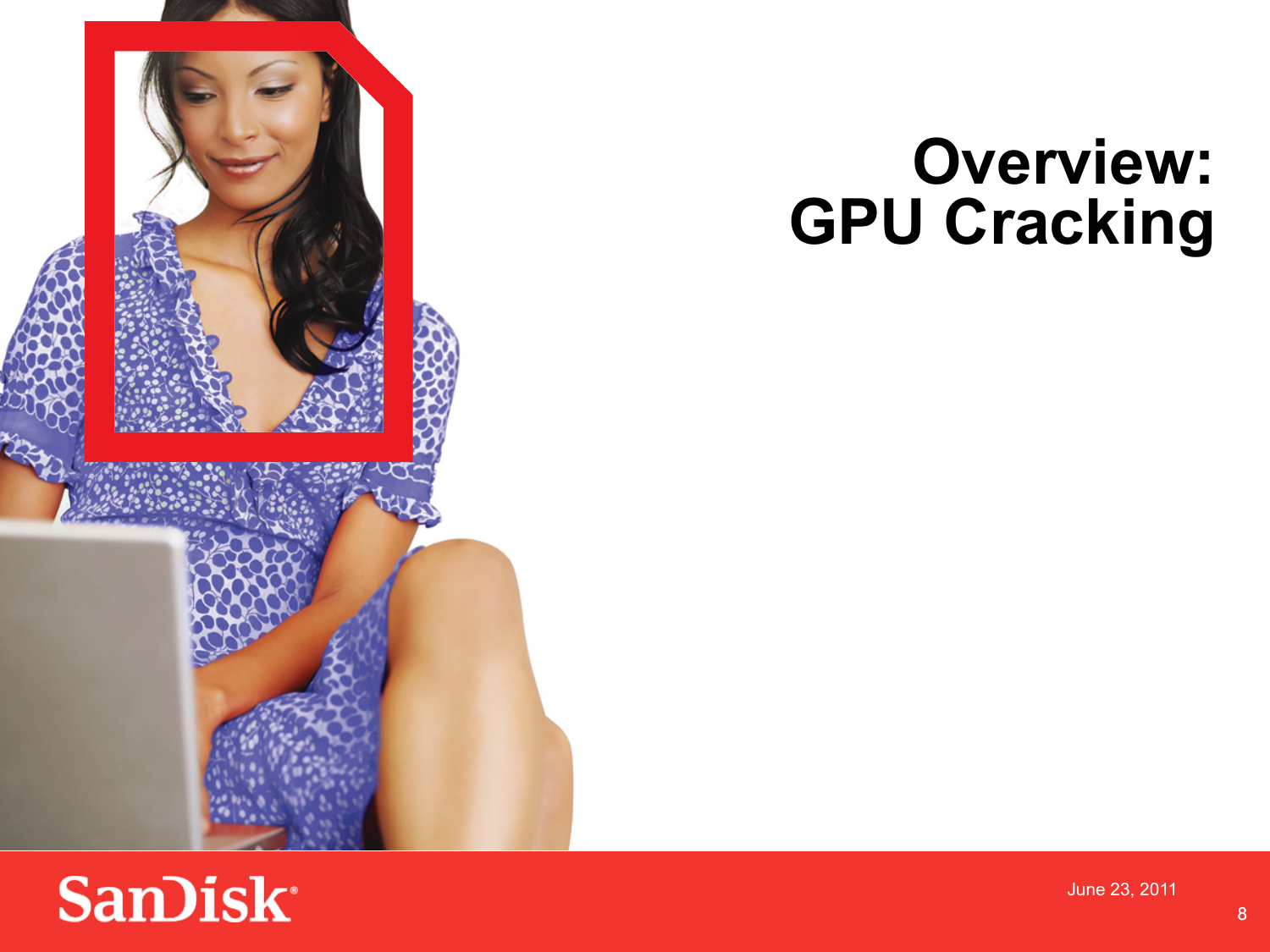# **GPU Cracking – Hardware**

#### ▶ NVidia vs. ATI

- ! GTX 590
	- ! 1024 Cores \* 8 Cell = 8,192 "streams"
- ! Radeon HD5870
	- ! 1,600 "Cores" == 1,600 Streams
- ▶ CUDA vs. Stream vs. OpenCL
	- $\blacksquare$  CUDA == R.A.D
	- ! Stream == Piss poor documents
	- ! OpenCL == Wave of future (sorry CUDA)

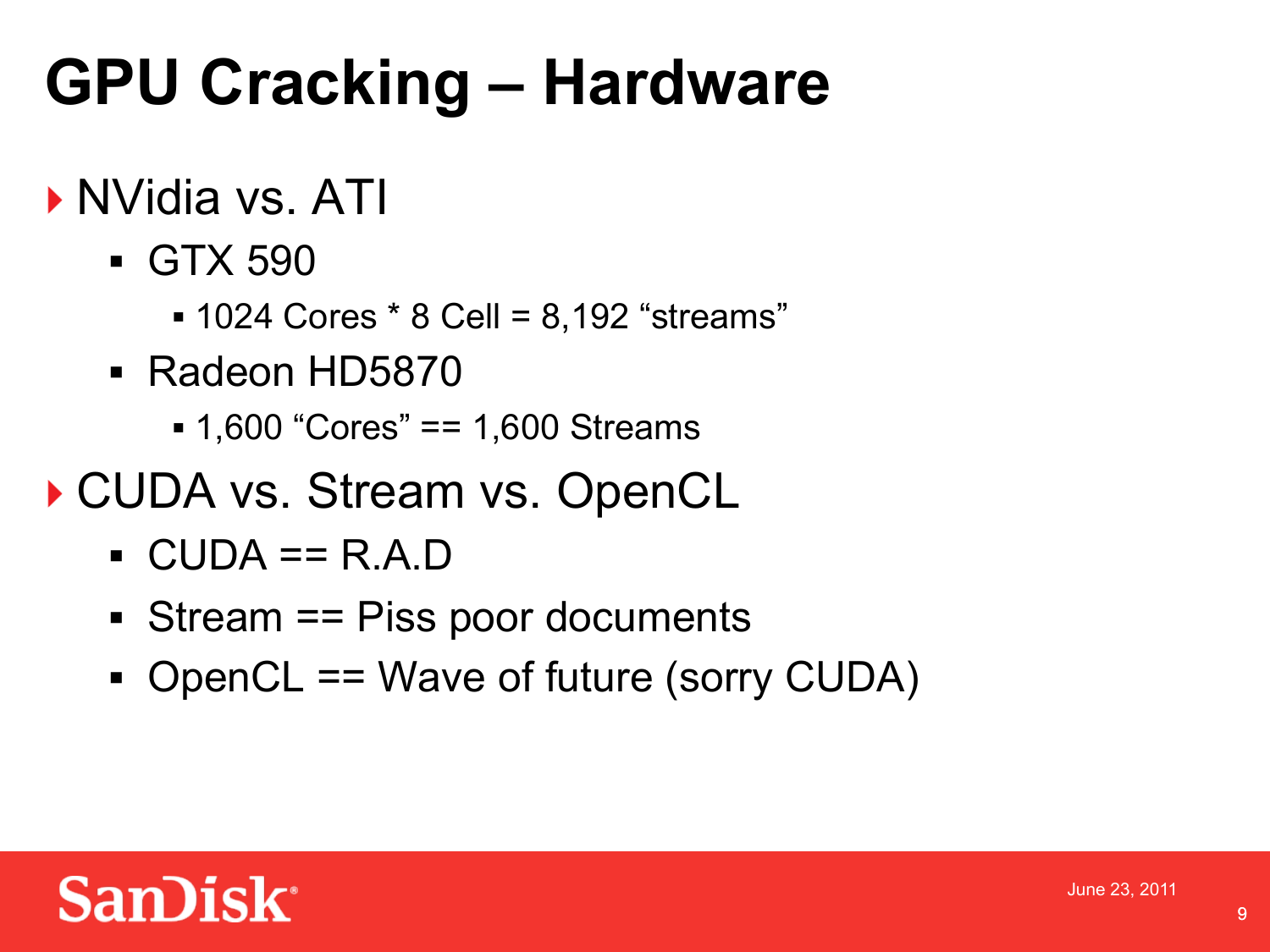# **GPU Cracking – Software**

#### ▶ Current offerings

- ! oclHashCat
- **·** igHash
- **CUDA-Multiforcer (M.I.A)**
- ▶ Current Benchmarks
	- NTLM (Windows AD)
	- MD5 (Websites)
	- ! Salt based passwords (Smart)

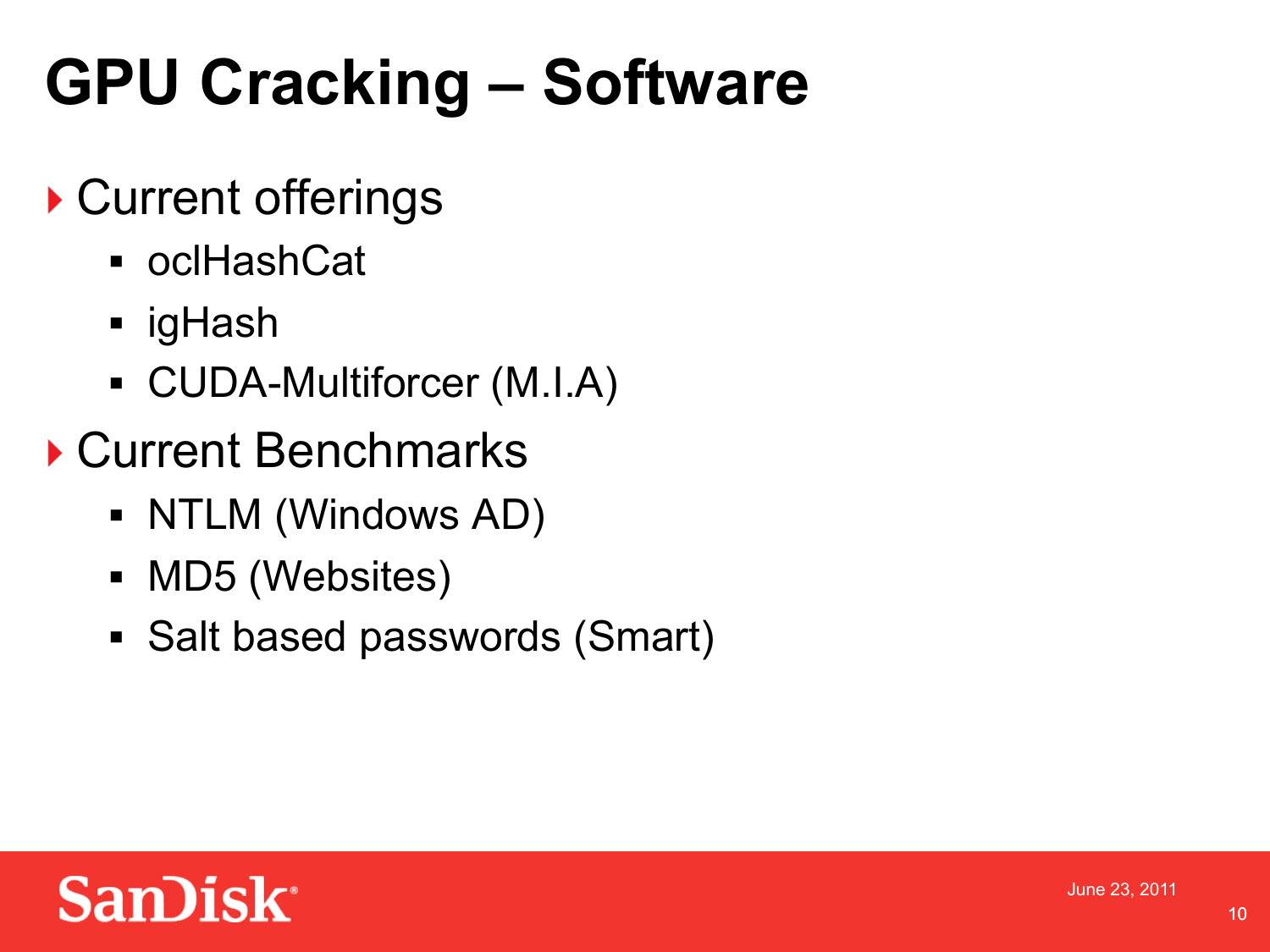# **GPU Cracking – Software**

#### ▶ What's in a mask?

- ! Character Minimum
- **.** Upper, lower, special and numeric
- ! Passphrase concepts
- ▶ Two factor and you!
	- ! Google Authenticator
	- **Symantec VIP**
	- ! SecureAuth
	- RSA SecurID (giggle)

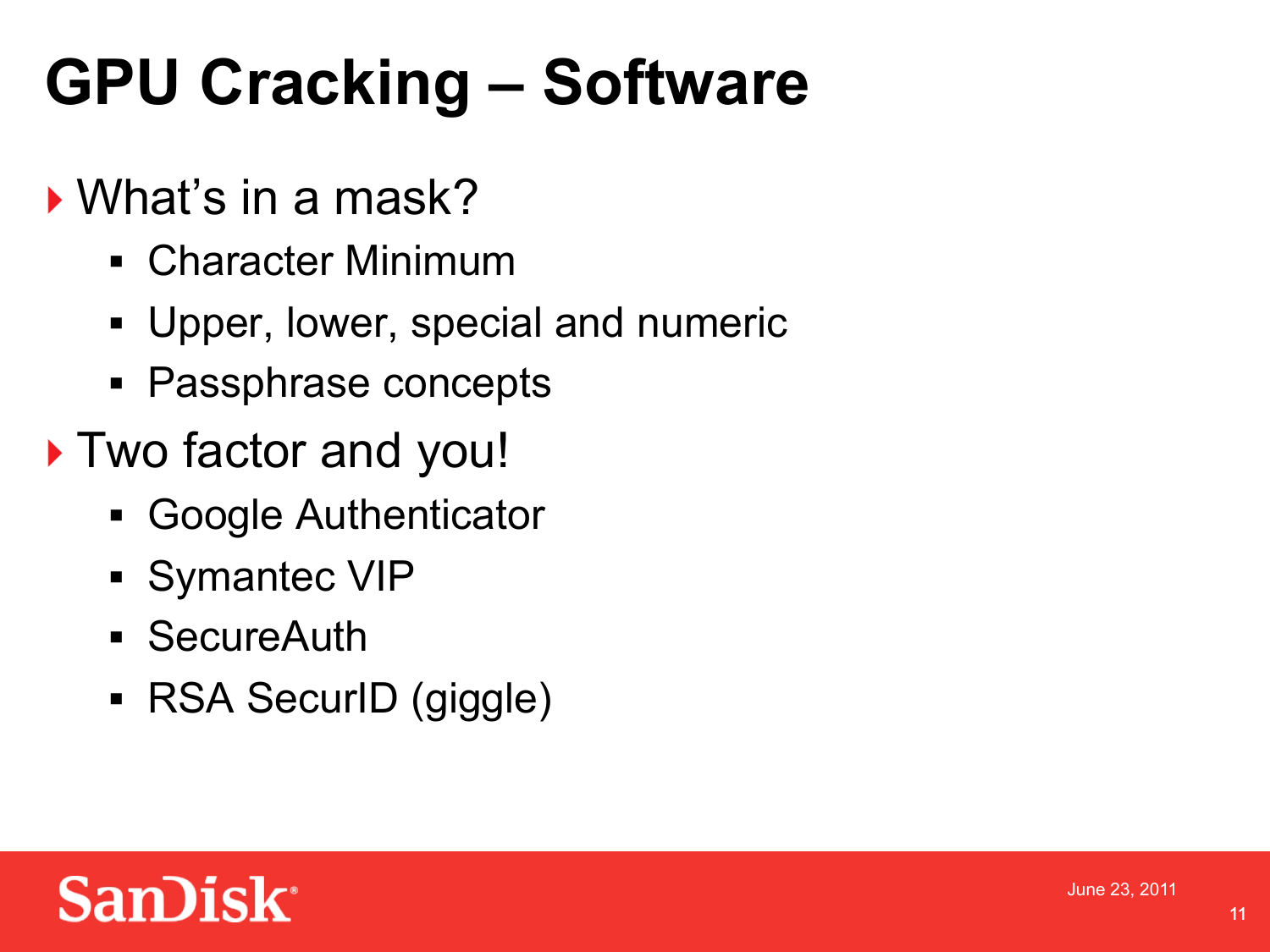

## **Overview: Economics**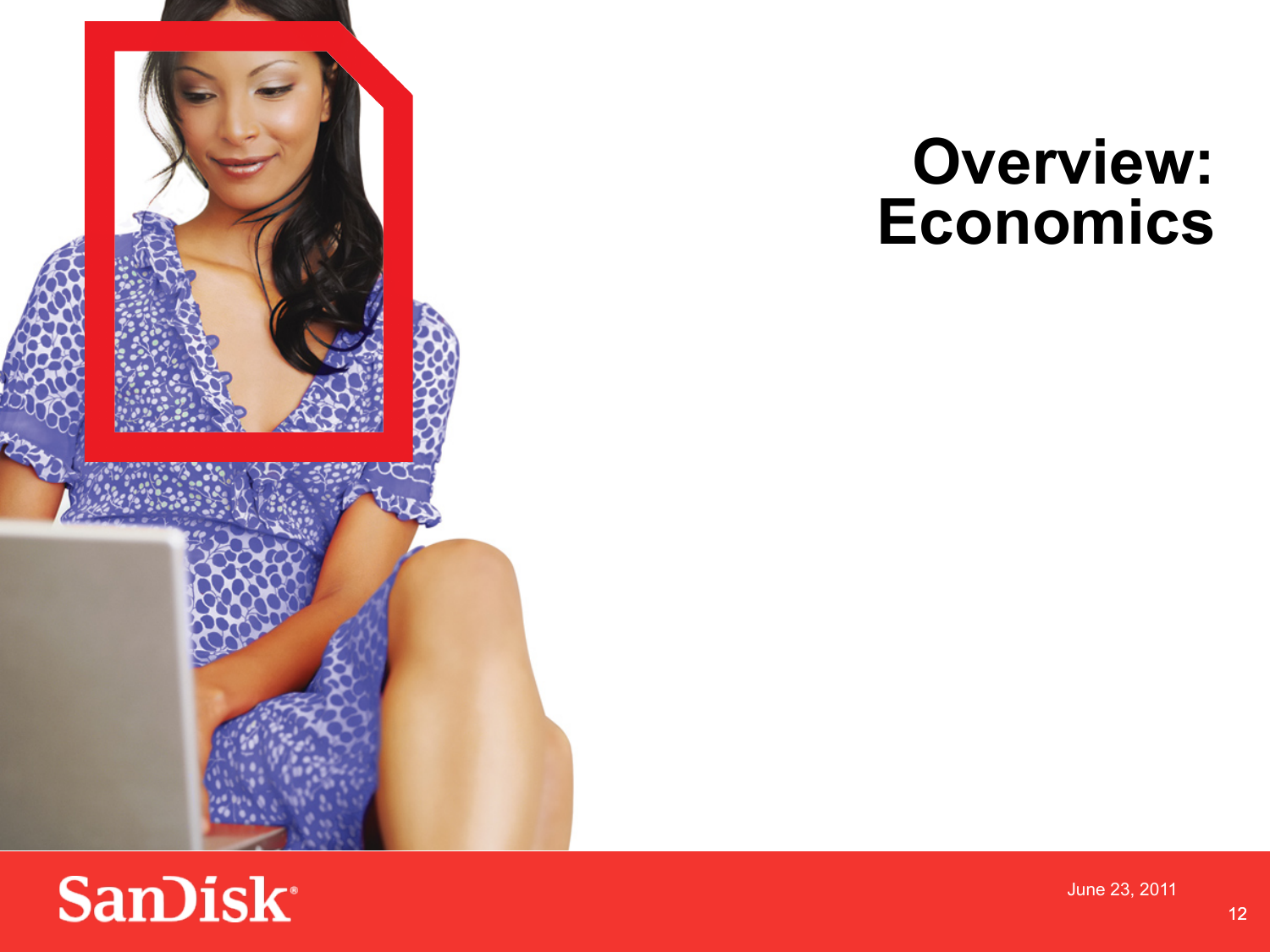# **Economics**

#### ▶ Locally hosted

- **Single box**
- **Private Cloud**
- **Local Distribution (custom Screen Savers, etc.)**
- ▶ Public Cloud
	- Amazon / Peer1 / Penguin Computing
	- LastBit / ElcomSoft (!= good)
- **Distributed** 
	- Non existing?

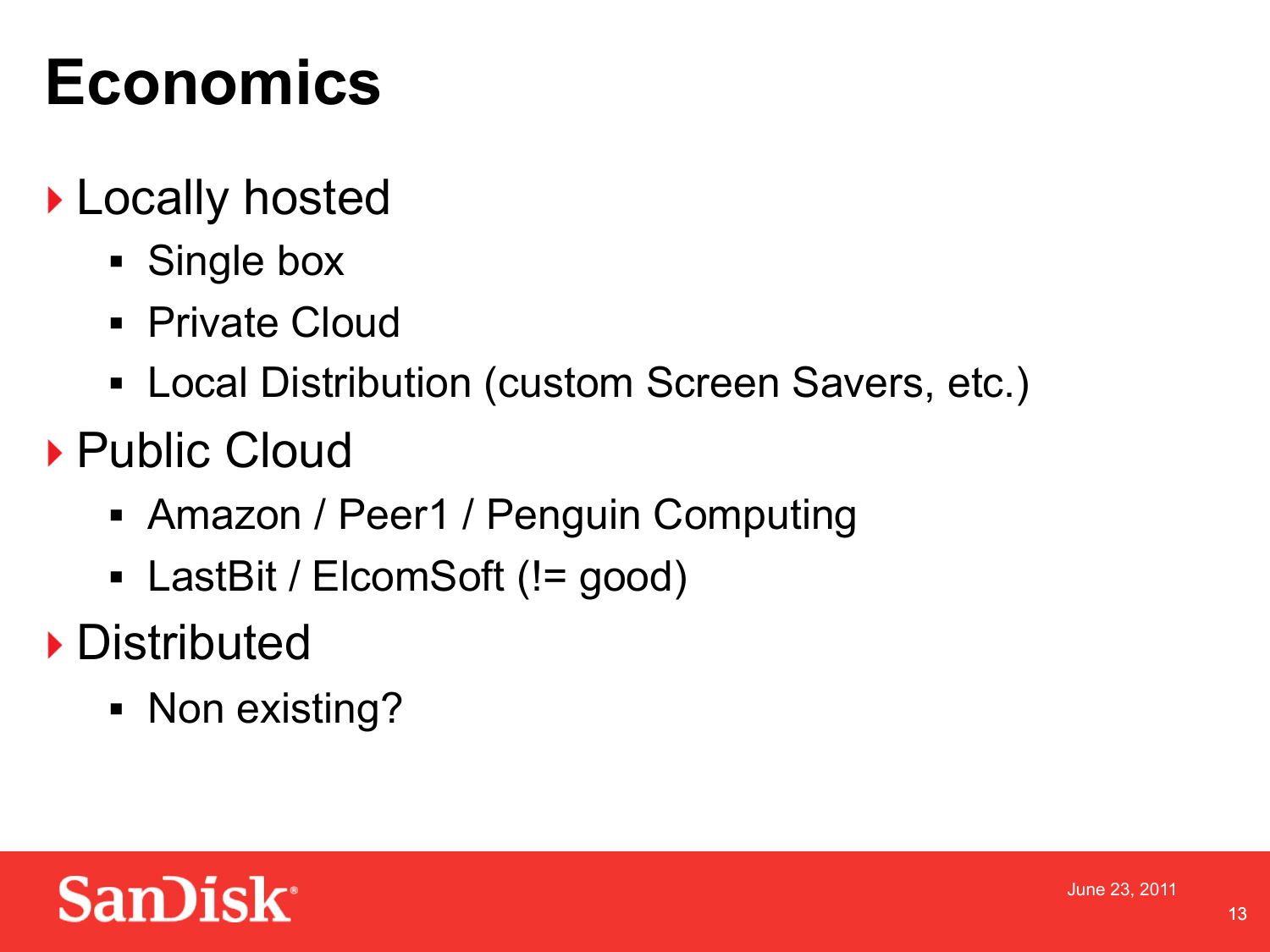

| GPU    | GTX295 | M2050 | <b>GTX470</b> | GTX480 | GTX570 | GTX580              | HD5870 | GTX590* |
|--------|--------|-------|---------------|--------|--------|---------------------|--------|---------|
| Corest | 240    | 448   | 448           | 480    | 480    | E 4 C<br><b>JIL</b> | 1600   | 1024    |
| Memory | 896    | 3072  | 280           | 1536   | 1280   | 1536                | 1024   | 3072    |

|                 | <b>Keys Per Second (In Millions)</b> |         |         |         |         |         |         |         |  |  |  |
|-----------------|--------------------------------------|---------|---------|---------|---------|---------|---------|---------|--|--|--|
| CMF Alpha 0.8r4 | 693.80                               | 1152.18 | 1323.75 | 1722.58 | 1798.77 | 2020.43 | n/a     | 4200.00 |  |  |  |
| HashCat 0.24    | 732.70                               | n/a     | 819.78  | 1290.70 | 1347.80 | 1357.50 | 2906.00 | 2700.00 |  |  |  |

|                | Password Length: 8 |         |         |         |        |        |        |        |  |  |  |
|----------------|--------------------|---------|---------|---------|--------|--------|--------|--------|--|--|--|
| Hours          | 2510.27            | 1511.59 | 1315.68 | 1011.06 | 968.23 | 862.01 | 599.32 | 414.67 |  |  |  |
| Days           | 104.59             | 62.98   | 54.82   | 42.13   | 40.34  | 35.92  | 24.97  | 17.28  |  |  |  |
| Years          | 0.29               | 0.17    | 0.15    | 0.12    | 0.11   | 0.10   | 0.07   | 0.05   |  |  |  |
| Centuries      | 0.00               | 0.00    | 0.00    | 0.00    | 0.00   | 0.00   | 0.00   | 0.00   |  |  |  |
| Galactic Years | 0.00               | 0.00    | 0.00    | 0.00    | 0.00   | 0.00   | 0.00   | 0.00   |  |  |  |

| <b>GPU's</b>    | <b>Days to Complete</b> |       |       |       |       |       |       |      |  |  |
|-----------------|-------------------------|-------|-------|-------|-------|-------|-------|------|--|--|
|                 | 52.30                   | 31.49 | 27.41 | 21.06 | 20.17 | 17.96 | 12.49 | 8.64 |  |  |
|                 | 26.15                   | 15.75 | 13.70 | 10.53 | 10.09 | 8.98  | 6.24  | 4.32 |  |  |
|                 | 6.54                    | 3.94  | 3.43  | 2.63  | 2.52  | 2.24  | 1.56  | 1.08 |  |  |
| 20              | 5.23                    | 3.15  | 2.74  | 2.11  | 2.02  | 1.80  | 1.25  | 0.86 |  |  |
|                 | 3.27                    | 1.97  | 1.71  | 1.32  | 1.26  | 1.12  | 0.78  | 0.54 |  |  |
| 10 <sup>1</sup> | 1.05                    | 0.63  | 0.55  | 0.42  | 0.40  | 0.36  | 0.25  | 0.17 |  |  |
| 250             | 0.42                    | 0.25  | 0.22  | 0.17  | 0.16  | 0.14  | 0.10  | 0.07 |  |  |
| 50              | 0.21                    | 0.13  | 0.11  | 0.08  | 0.08  | 0.07  | 0.05  | 0.03 |  |  |
| 100             | 0.10                    | 0.06  | 0.05  | 0.04  | 0.04  | 0.04  | 0.02  | 0.02 |  |  |
| 1000            | 0.01                    | 0.01  | 0.01  | 0.00  | 0.00  | 0.00  | 0.00  | 0.00 |  |  |
| 100000          | 0.00                    | 0.00  | 0.00  | 0.00  | 0.00  | 0.00  | 0.00  | 0.00 |  |  |

| <b>List Price</b> | \$290.00 | \$2,500.00 | \$260.00 | \$425.00 | \$325.00 | \$490.00 | \$320.00 | \$740.00 |
|-------------------|----------|------------|----------|----------|----------|----------|----------|----------|
| Keys / Dollar     | 2.39     | 0.46       | 5.09     | 4.05     | 5.53     | 4.12     | 9.08     | 5.68     |
| Keys / Core       | 2.89     | 2.57       | 2.95     | 3.59     | 3.75     | 3.95     | .82      | 4.10     |
| Key / Memory      | 0.77     | 0.38       | .03      | 1.12     | 1.41     | 1.32     | 2.84     | 1.37     |

**\*** Estimated speeds

**†** 2x ATX Setup

**‡** 4x eATX Setup

**◊**16x Chassis (Dell C410x / Cubix Expander)

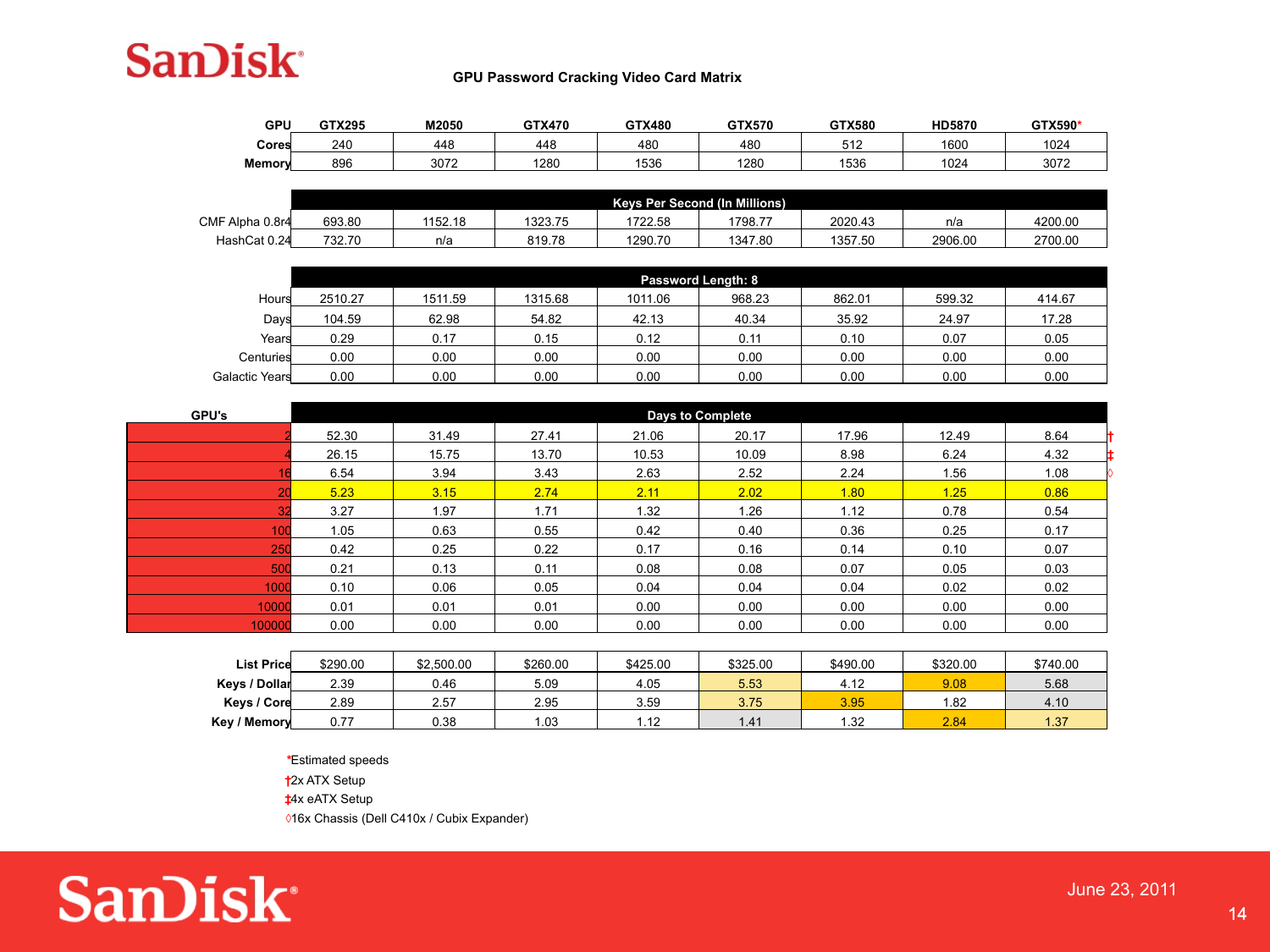#### **San)isk**

#### **Example "Super Computer" GPGPU Setup**

| <b>SKU</b>         | <b>Description</b>                                                       | QT | <b>Unit Cost</b> | <b>Total Cost</b> |
|--------------------|--------------------------------------------------------------------------|----|------------------|-------------------|
| Super B8DTG        | Supermicro SBI-7126TG Intel 5520 LGA1366 GPU Blade                       | 10 | \$699.84         | \$6,998.40        |
| AOC-IBH-XQS        | Supermicro Add-on Card AOC-IBH-XQS Network adapter                       | 10 | \$550.70         | \$5,507.00        |
| BX80602E5506       | Intel Xeon E5506 Nehalem-EP 2.13GHz 80W Quad-Core Server Processor       | 20 | \$230.00         | \$4,600.00        |
| GTX590             | GeForce GTX 590 (Fermi) 3072MB 768-bit GDDR5 PCI Express 2.0 x16         | 20 | \$749.99         | \$14,999.80       |
| MCP-640-00062-0N   | Accessory MCP-240-00062-0N FH L-Bracket for Standard-LP 4XLANCARD Retail | 20 | \$20.70          | \$414.00          |
| N8G-ST2            | Active Media Products Amp 8GB 7-Pin SATA Dom Flash Disk                  | 10 | \$75.90          | \$759.00          |
| KVR1333D3D4R9S/8G  | Kingston 8GB 240-Pin DDR3 SDRAM ECC Registered DDR3 1333 Server          | 20 | \$175.00         | \$3,500.00        |
| Super SBE-720E-R75 | Supermicro SuperBlade SBE-720E-R75 Rack-mountable                        |    | \$3,587.63       | \$3,587.63        |
| SBM-IBS-Q3616      | Supermicro Blades SBM-IBS-Q3616 - SB Infiniband Swch 40gb INFINISCALE    |    | \$5,318.77       | \$5,318.77        |
| SBM-XEM-X10SM      | Supermicro - SBM-XEM-X10SM - SBLADE L3 10gbe Swch 480gbps Layer3 10g     |    | \$7,153.27       | \$7,153.27        |
|                    |                                                                          |    | <b>Total</b>     | \$52,837.87       |

**GPU Count Pass/GPU Total /Sec** 

40 3.42 136.8

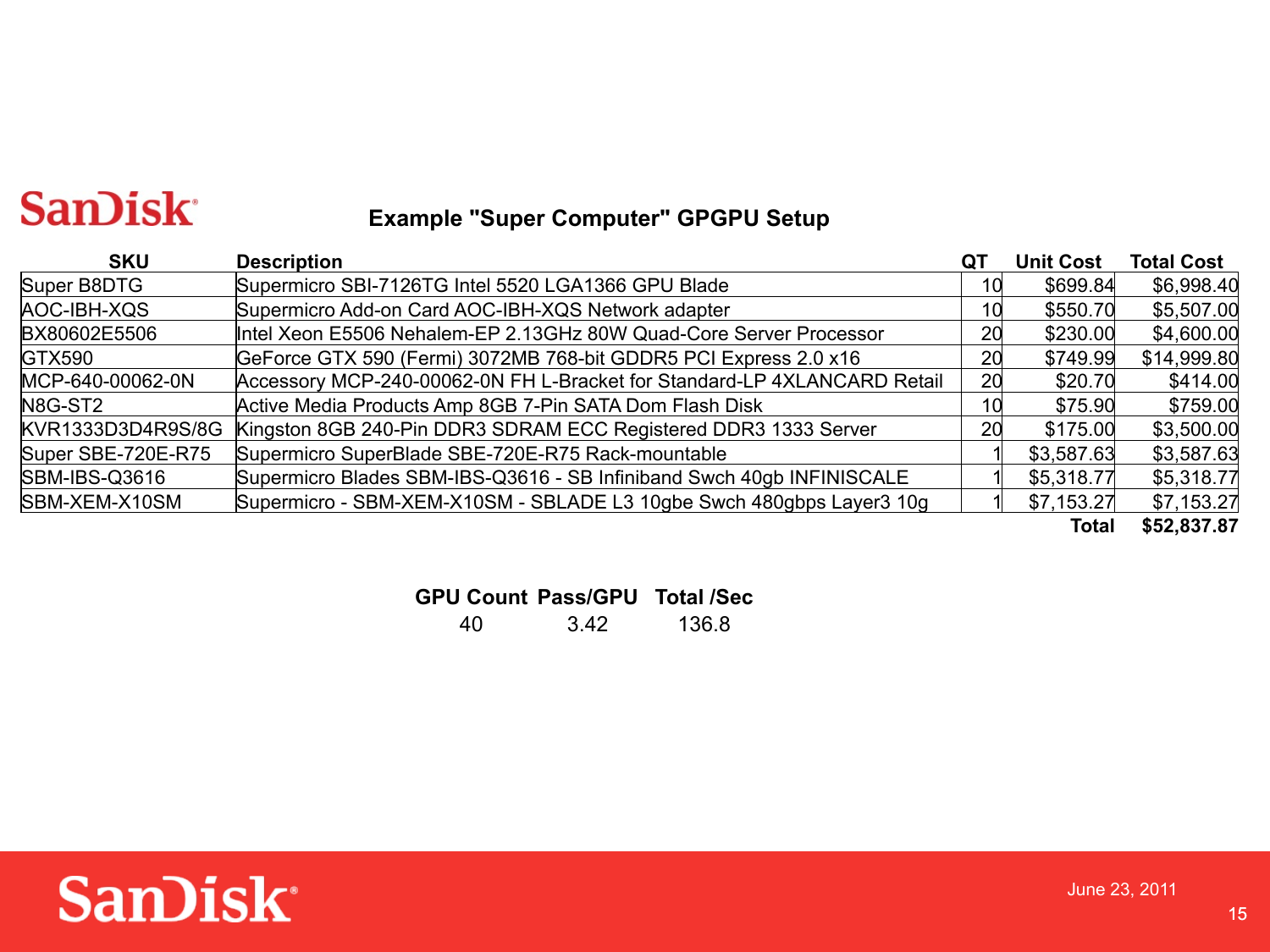#### **San)isk**

#### Password Brute Force Calculator!

|                                                      | Character Set Size                                                                                        | <b>Entropy or Keyspace of password</b>                                                                                     |                                                                    |              |
|------------------------------------------------------|-----------------------------------------------------------------------------------------------------------|----------------------------------------------------------------------------------------------------------------------------|--------------------------------------------------------------------|--------------|
| Upper Case Letters                                   | 26                                                                                                        |                                                                                                                            |                                                                    |              |
| Lower Case Letters                                   | 26                                                                                                        |                                                                                                                            |                                                                    |              |
| Numbers                                              | 10                                                                                                        |                                                                                                                            |                                                                    |              |
| Special Characters                                   | 32                                                                                                        |                                                                                                                            |                                                                    |              |
| or Purely Random Combo of Alpha/Numeric              | 62                                                                                                        |                                                                                                                            |                                                                    |              |
| 8<br>or PURELY Random Combo of Alpha/Numeric/Special | 94                                                                                                        | 6,095,689,385,410,820                                                                                                      |                                                                    |              |
| 8<br>password length in Characters                   |                                                                                                           | 6,095,689,385,410,820Total Unique Keys                                                                                     |                                                                    |              |
|                                                      |                                                                                                           |                                                                                                                            | ./3.5 <sub>Reduce</sub> Keyspace Search using map reduce methods   |              |
|                                                      |                                                                                                           |                                                                                                                            | 1,741,625,538,688,800.00Total Workload in Floating Point Processes |              |
| <b>GPUs</b>                                          | <b>GTX 570</b>                                                                                            |                                                                                                                            | Amazon EC2 M2050                                                   | <b>GPUs</b>  |
| 4                                                    | 7195080000000                                                                                             | <b>Keys</b>                                                                                                                | 2491820000000                                                      | $\mathbf{z}$ |
| <b>Estimated Gross Number of hours to Crack</b>      | 242.06                                                                                                    | <b>Hours</b>                                                                                                               | 698.94                                                             |              |
|                                                      | 10.09                                                                                                     | days                                                                                                                       | 29.12                                                              |              |
|                                                      | 0.03                                                                                                      | years                                                                                                                      | 0.08                                                               |              |
|                                                      | 0.00                                                                                                      | centuries                                                                                                                  | 0.00                                                               |              |
|                                                      | 0.00                                                                                                      | Galactic Years                                                                                                             | 0.00                                                               |              |
|                                                      | Number of servers (with GPU count from above)                                                             |                                                                                                                            |                                                                    |              |
|                                                      | 2.52                                                                                                      | days                                                                                                                       | 7.28                                                               |              |
|                                                      | 1.26                                                                                                      | days                                                                                                                       | 3.64                                                               |              |
| 10                                                   | 1.01                                                                                                      | days                                                                                                                       | 2.91                                                               |              |
| 50                                                   | 0.20                                                                                                      | days                                                                                                                       | 0.58                                                               |              |
| 100                                                  | 0.10                                                                                                      | days                                                                                                                       | 0.29                                                               |              |
| 250                                                  | 0.04                                                                                                      | days                                                                                                                       | 0.12                                                               |              |
| 500                                                  | 0.02                                                                                                      | days                                                                                                                       | 0.06                                                               |              |
| 1,000                                                | 0.01                                                                                                      | days                                                                                                                       | 0.03                                                               |              |
| 10,000                                               | 0.00                                                                                                      | days                                                                                                                       | 0.00                                                               |              |
| 100,000                                              | 0.00                                                                                                      | days                                                                                                                       | 0.00                                                               |              |
|                                                      | GTX Cost (One Time)<br>\$2,056.48                                                                         |                                                                                                                            | <b>Amazon Cost</b><br>\$1,537.66                                   |              |
|                                                      |                                                                                                           |                                                                                                                            |                                                                    |              |
| Conclusion:                                          | anything worthwhile, sorry! Numbers don't lie! Try adding some symbols/numbers and increase the length by | You really need a better password. This password really is terrible. This password can't be trusted with<br>3-5 characters |                                                                    |              |

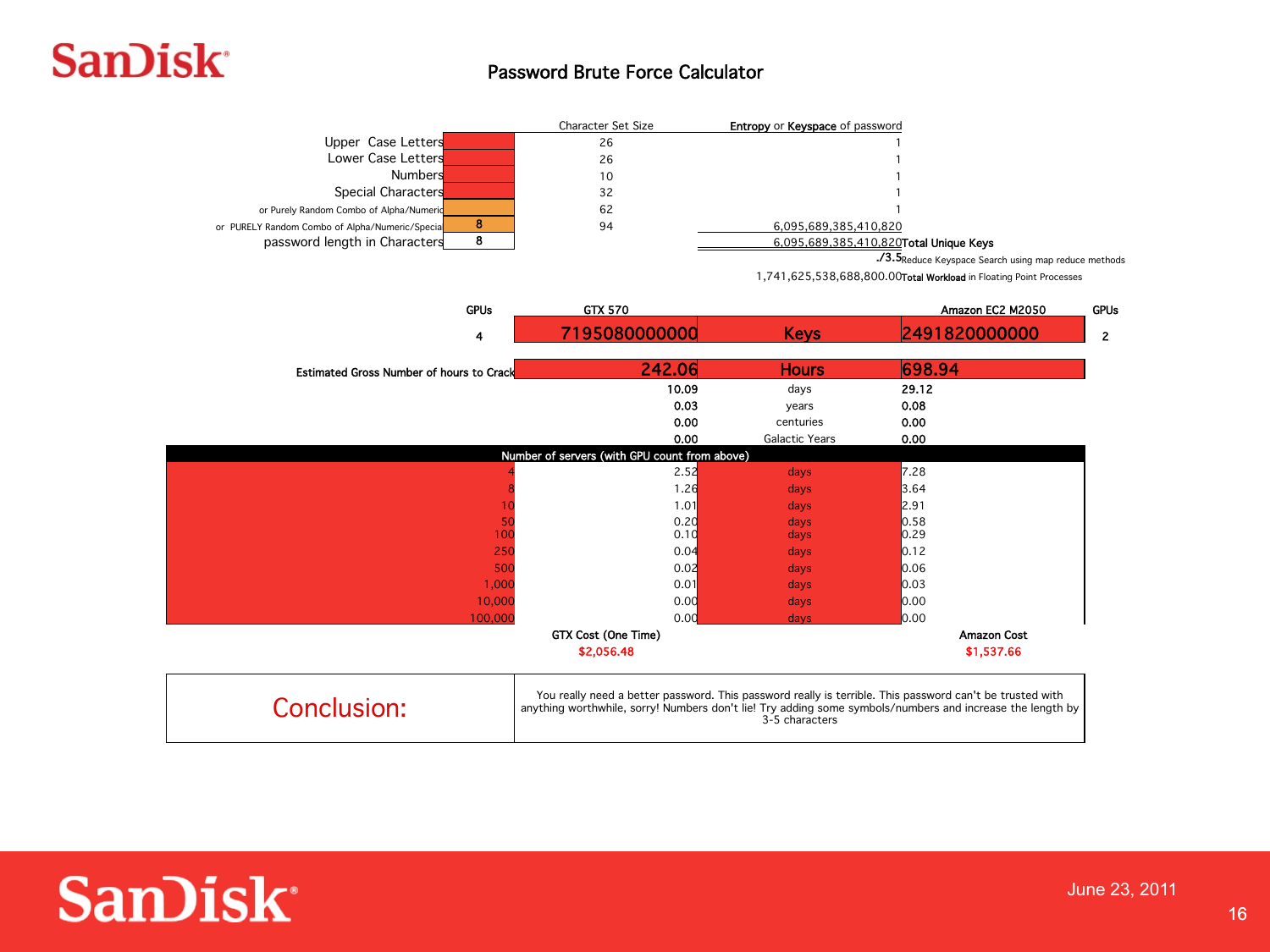

#### **Overview: Deployment Explained**

#### **SanDisk®**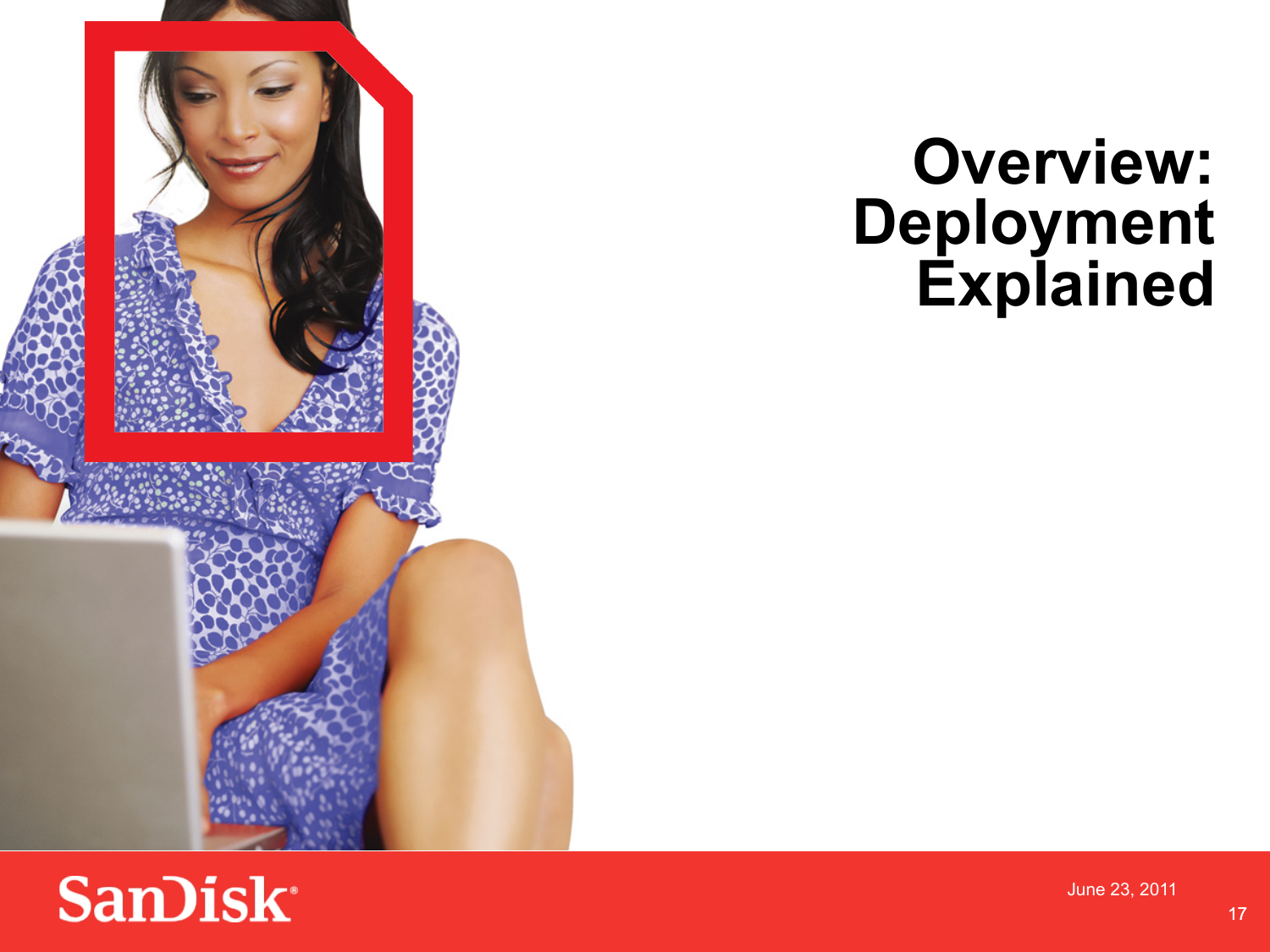# **Deployment Explained**

- Live Amazon EC2 Demo
- ▶ Live oclHashCat Demo

▶ Live CUDA-Multiforcer Demo

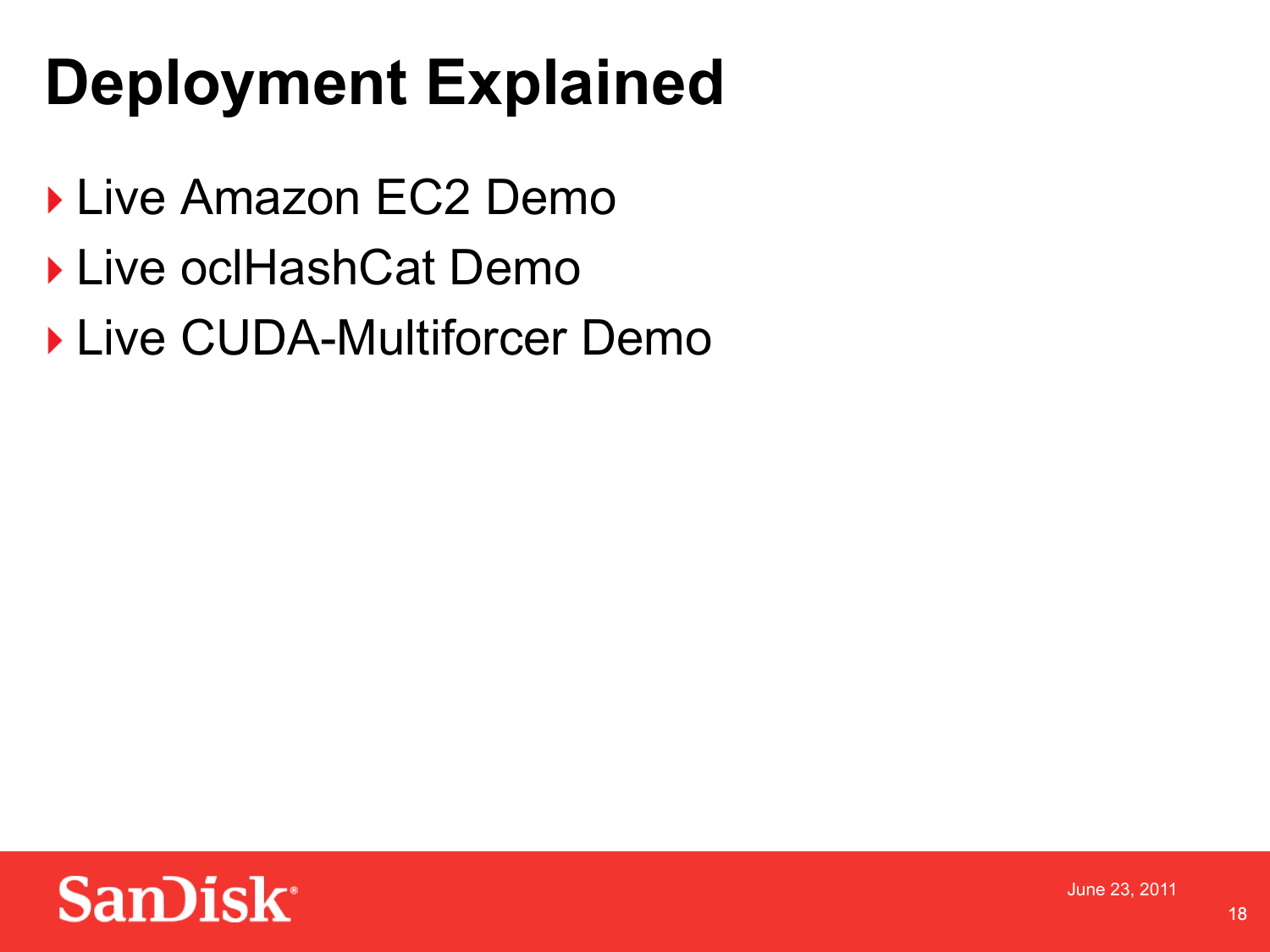

#### **Overview: Lessons Learned**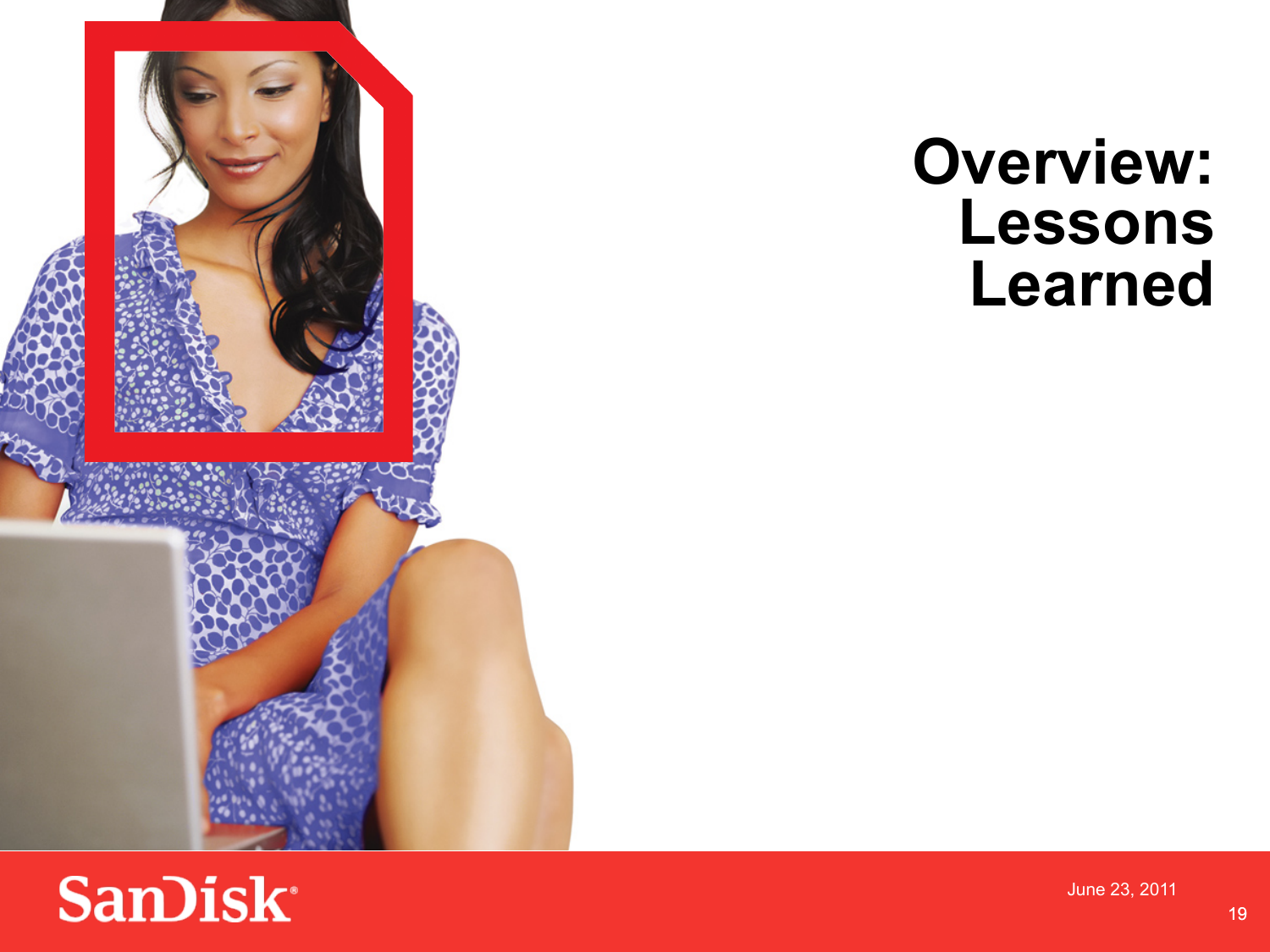# **Lessons Learned**

- ▶ NTLM and your environment
- Gawker, Sony and others *or*
	- "How I got F'ed in the A with a D…prison style"
- ▶ The 8-Char password
- ▶ Salting passwords and the future
	- ! Really this is NOT as superficial as you would think!
- ♪ In the year 2000! ♪
	- **Near Future Cracking Number**
	- Next 1-2 Years Cracking Numbers
	- ! Quantum Computing

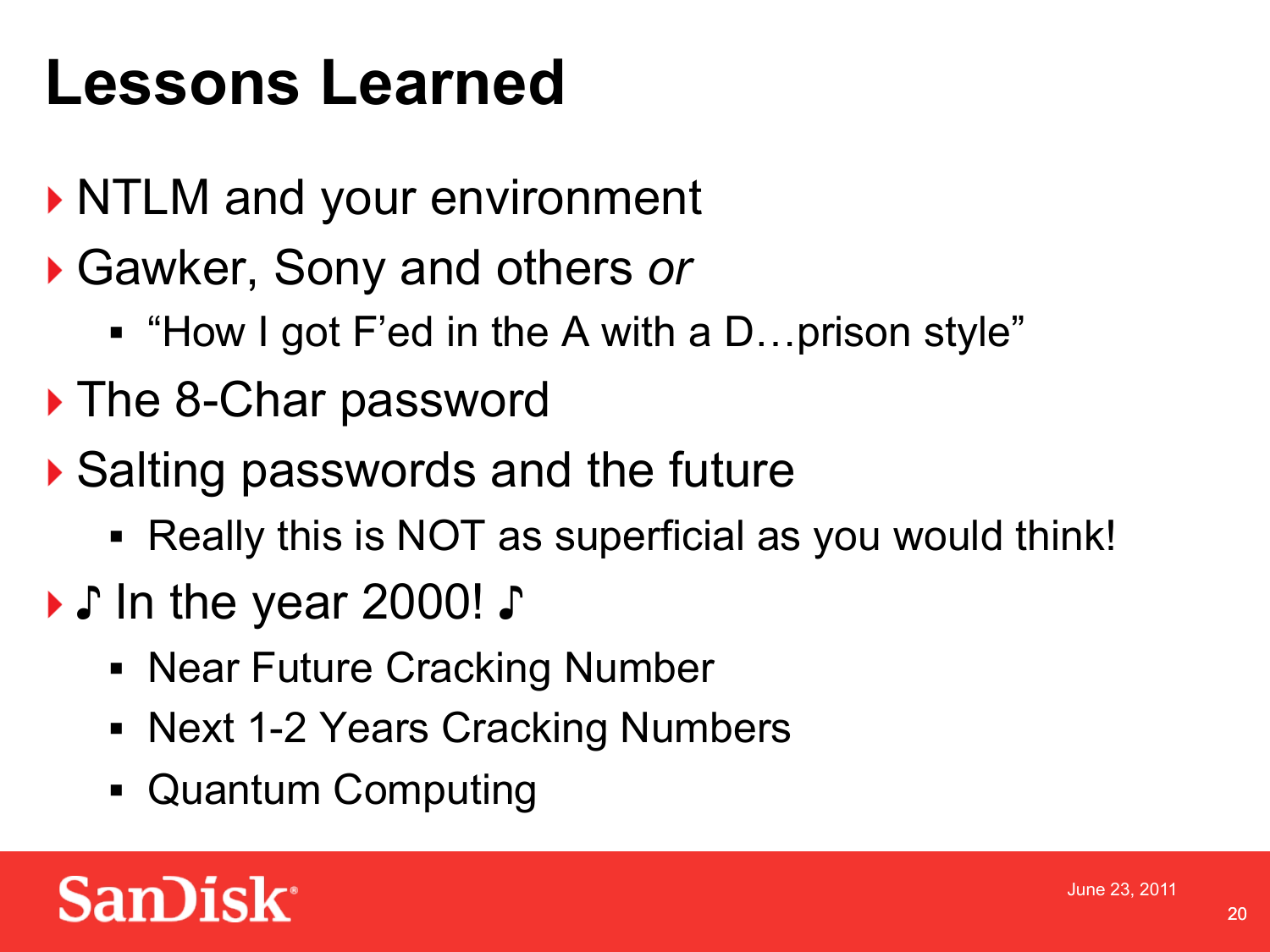

### **Overview: Conclusion**

## **SanDisk®**